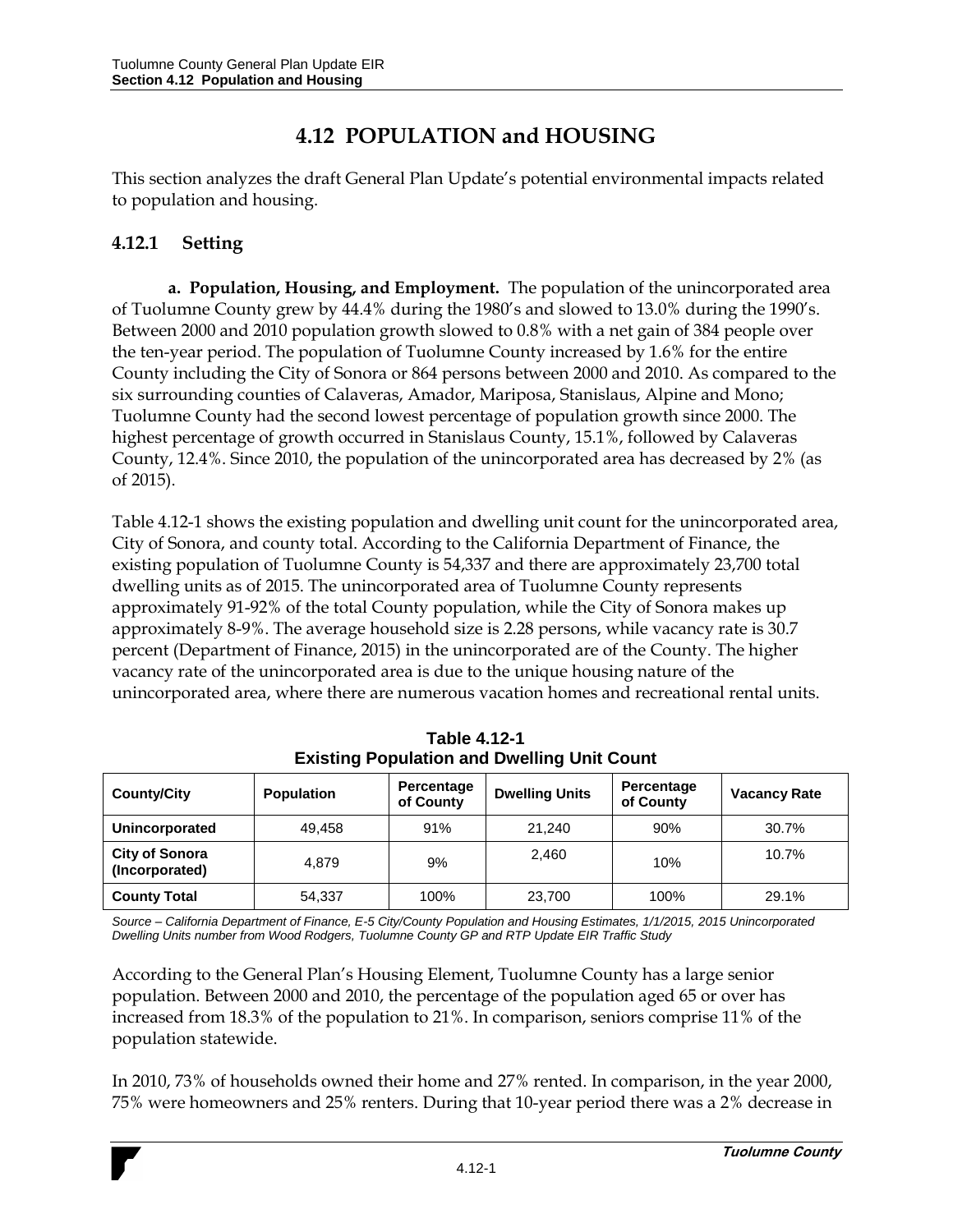homeownership. However, median home prices in the County dropped from a high of \$332,000 in 2006 down to a low of \$159,000 in 2011 and are at \$195,000 as of the end of 2013 (County Recorder's Office and Tuolumne County Association of Realtors 2013). With a substantial decrease in home prices and interest rates, homeownership became more affordable. As of the end of 2013, a home costing \$196,000 is determined to be affordable to households earning \$53,100 per year, which is 80% of the area median income.

The U.S. Census American Community Survey (ACS) for Tuolumne County for the period of 2007 – 2011 indicates that 18,423 civilians 16 years of age or older were employed in the unincorporated area of Tuolumne County. The Labor Market Division of the California Employment Development Department statistics reported that 20,036 civilians were employed in 2006. Thus, between 2006 and 2011, civilian employment decreased by 1,613 which represents an 8% decrease in jobs. Note that this was in large part due to the national economic recession. In 2011, education, health care and social services sectors combined represented 22.1% of employment followed by arts and entertainment, accommodation and food service industries which represent 14.3% of jobs. Retail is the third largest industry with 11.9% of jobs. In 2007, these three sectors were also the largest three sectors. Construction jobs decreased by 3.4%, retail trade decreased by 2.3%, jobs in the education, health care and social assistance sectors increased by 2.5% and jobs in arts, entertainment, recreation, accommodation and food service increased by 2.4% from 2007 to 2011.

**b. Regulatory Setting.** The following section summarizes regulations that pertain to population and housing.

Regional Housing Needs Allocation (RHNA). California's Housing Element law requires that each county and city develop local housing programs to meet their "fair share" of future housing growth needs for all income groups, as determined by the State Department of Housing and Community Development. The regional councils of government are then tasked with distributing the State-projected housing growth need for their region among their city and county jurisdictions by income category. This fair share allocation is referred to as the RHNA process. The RHNA represents the minimum number of housing units each community is required to plan for through a combination of: 1) zoning "adequate sites" at suitable densities to provide affordability; and 2) housing programs to support production of below-market rate units. According to the General Plan Housing Element, between January 1, 2009, and December 31, 2013, Tuolumne County issued Building Permits for 294 new dwelling units which is an average of approximately 59 dwelling units per year. This figure does not include Building Permits issued for replacement mobile homes in mobile home parks. It does include Building Permits issued for demolition of residential units which averaged 22 per year. Building Permits were issued for 228 single family homes, 6 attached units and 60 mobile homes not in rental parks. Tuolumne County RHNA allocation for unincorporated County areas is shown in Table 4.12-2.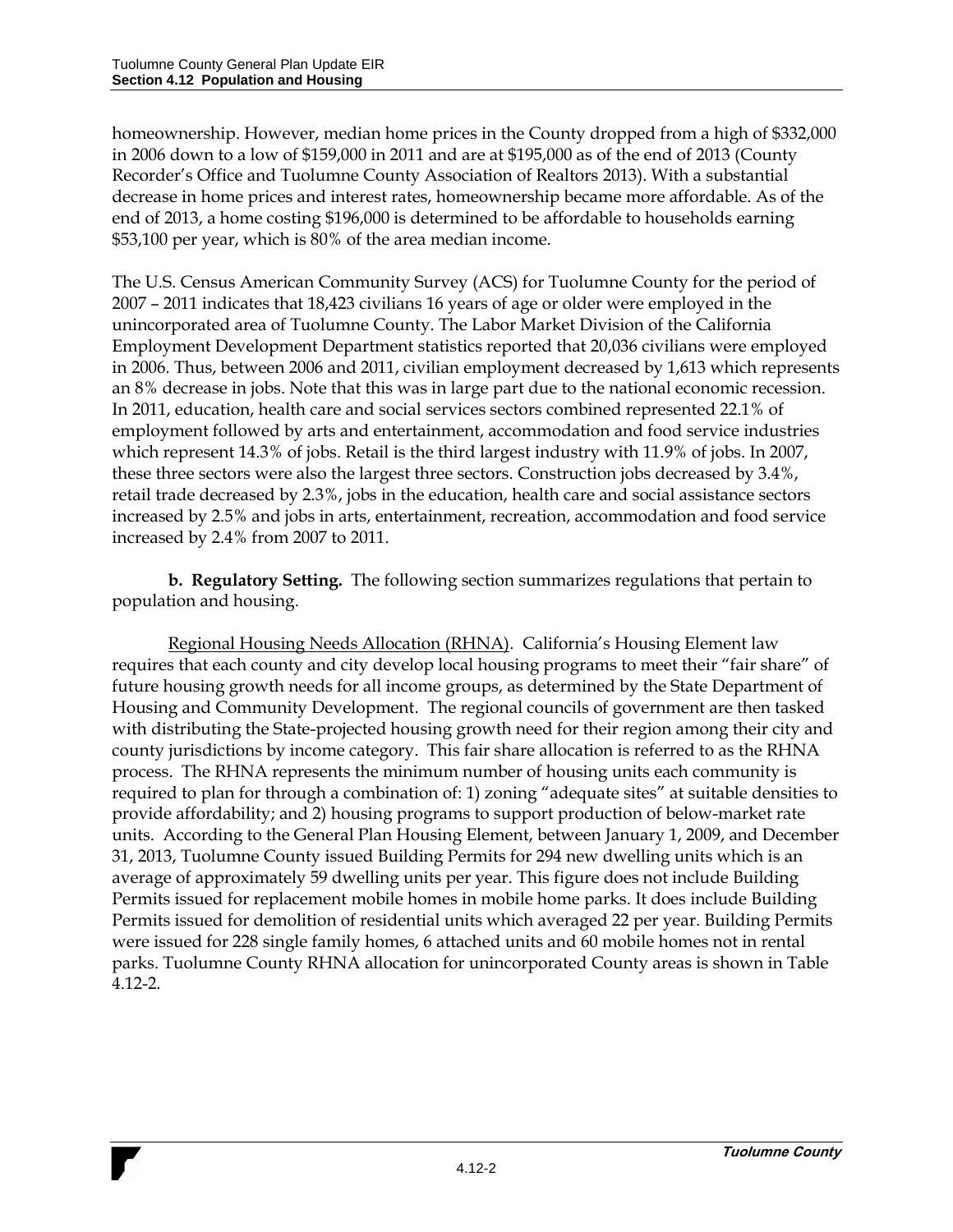| <b>Income Group</b>  | <b>RHNA Allocation</b><br>(units) | % of Total |
|----------------------|-----------------------------------|------------|
| <b>Extremely Low</b> | 45                                | 10%        |
| Very Low             | 57                                | 13%        |
| Low                  | 74                                | 16%        |
| Moderate             | 81                                | 18%        |
| Above Moderate       | 193                               | 43%        |
| <b>Total</b>         | 450                               | 100%       |

#### **Table 4.12-2. Regional Housing Needs Allocation for Unincorporated Tuolumne County 2014-2019**

*Source: 2014 Tuolumne County General Plan Housing Element Update*

State Housing Element Statutes. State housing element statutes (Government Code Sections 65580-65589.9) mandate that local governments adequately plan to meet the existing and projected housing needs of all economic segments of the community. The law recognizes that for the private market to adequately address housing needs and demand, local governments must adopt land use plans and regulatory systems that provide opportunities for, and do not unduly constrain, housing development. As a result, State housing policy rests largely upon the effective implementation of local general plans and in particular, housing elements. Additionally, Government Code §65588 dictates that the housing elements must be updated at least once every five years. The Tuolumne County 5<sup>th</sup> Cycle 2014-2019 Housing Element Update was adopted in June 2014 and determined by the state to be in compliance with California State Housing Law.

Tuolumne Tomorrow, Distinctive Communities Alternative Growth Scenario. Tuolumne Tomorrow is a Regional Blueprint planning process for directing future growth and enhancing the quality of life in the County over the next few decades. Through this coordinated effort, the City of Sonora, Tuolumne County, Tuolumne County Transportation Council, and community members developed Guiding Principles for growth and development, and studied the potential effects of the likely land use development pattern and possible alternative growth scenarios on the transportation system, housing, local economy, quality of life, natural resources, and the environment. As a result of this effort, the Distinctive Communities Growth Scenario was selected and adopted by the Board of Supervisors in August 2012 as the preferred growth scenario for Tuolumne County. The Distinctive Communities Growth Scenario would encourage mixed-use and infill development within the vicinity or near existing urbanized areas, transportation networks, and public services. Tuolumne County's General Plan has been formulated to reflect this preferred growth scenario.

## **4.12.2 Impact Analysis**

**a. Methodology and Significance Thresholds.** Impacts relating to population and housing are considered significant if implementation of the General Plan Update would:

- *Induce substantial population growth either directly or indirectly*
- *Displace substantial numbers of existing housing, necessitating the construction of replacement housing elsewhere*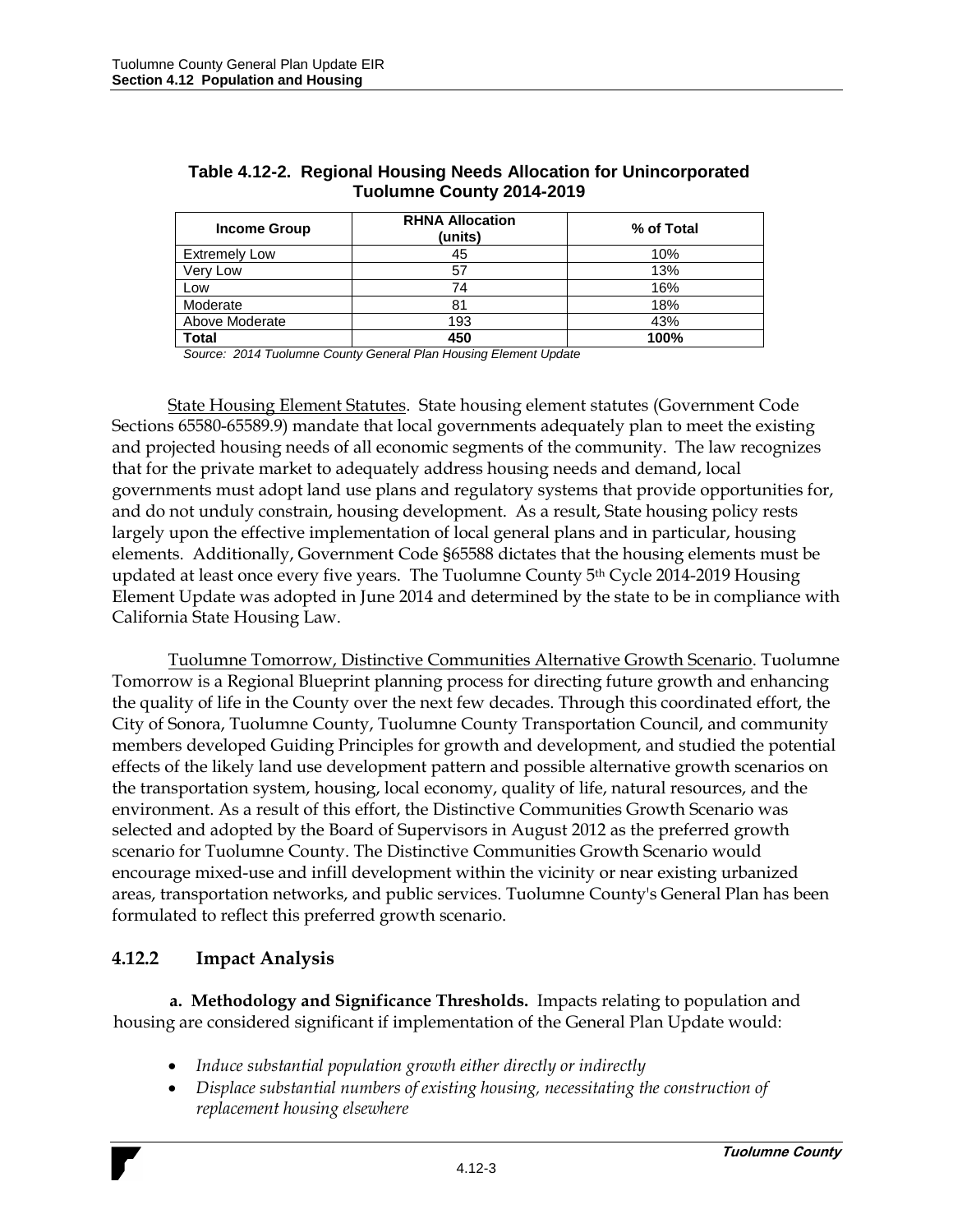*Displace substantial numbers of people, necessitating the construction of replacement housing elsewhere*

For purposes of this analysis, "substantial" population growth is defined as a population projection that exceeds the Department of Finance 2040 population projections for Tuolumne County of 59,281 total residents (California Department of Finance, 2014). A "Substantial" displacement may occur if allowed land uses displace more residences than what is accommodated through the General Plan.

### **b. Project and Cumulative Impacts.**

**Impact PH-1 The General Plan Update would facilitate the development of new housing in accordance with state and local housing requirements. However, future development projects could displace residents temporarily during construction activities if redevelopment of existing residential structures occurs. Impacts would be Class II,** *significant but mitigable***.**

As discussed above, the existing population of Tuolumne County is 54,337 and there are approximately 21,240 dwelling units total as of 2015. Therefore, the existing population would increase by 8,906 new residents under maximum buildout conditions for the General Plan Update. In addition, as discussed in Section 2.0, *Project Description*, based on the growth forecasts according to the proposed change in land uses, buildout of the General Plan Update would result in a net increase of 5,159 dwelling units.

An intention of the General Plan Update is to facilitate development under the Distinctive Communities Alternative Growth Scenario, which would promote infill and mixed-use development near existing public infrastructure and services, especially around defined communities. Development of new housing would be included as part of new infill and mixeduse development and facilitated by the following draft General Plan Land Use Element policies:

| Policy 1.A.4        | Promote infill and clustered patterns of development that facilitate the<br>efficient and timely provision of urban infrastructure and services.                                                                                                                                                                                     |
|---------------------|--------------------------------------------------------------------------------------------------------------------------------------------------------------------------------------------------------------------------------------------------------------------------------------------------------------------------------------|
| <i>Policy 1.A.5</i> | Establish target growth areas to serve community needs and enhance the<br>quality of life by providing for economic, housing and cultural opportunities<br>within existing and new defined communities. Where possible, these target<br>growth areas should be placed near transit stops, commercial centers, and<br>other services. |
| <i>Policy 1.A.6</i> | Encourage defined communities to be comprehensively planned and<br>developed as well balanced, independent communities.                                                                                                                                                                                                              |

Under the Distinctive Communities Alternative Growth Scenario, no changes would be made to land use designations that would reduce allowable density on any parcel. Rather, land use changes under the General Plan Update would increase the overall acreage and percentage of Low, Medium, High, Estate, and Rural Residential land use designations, while decreasing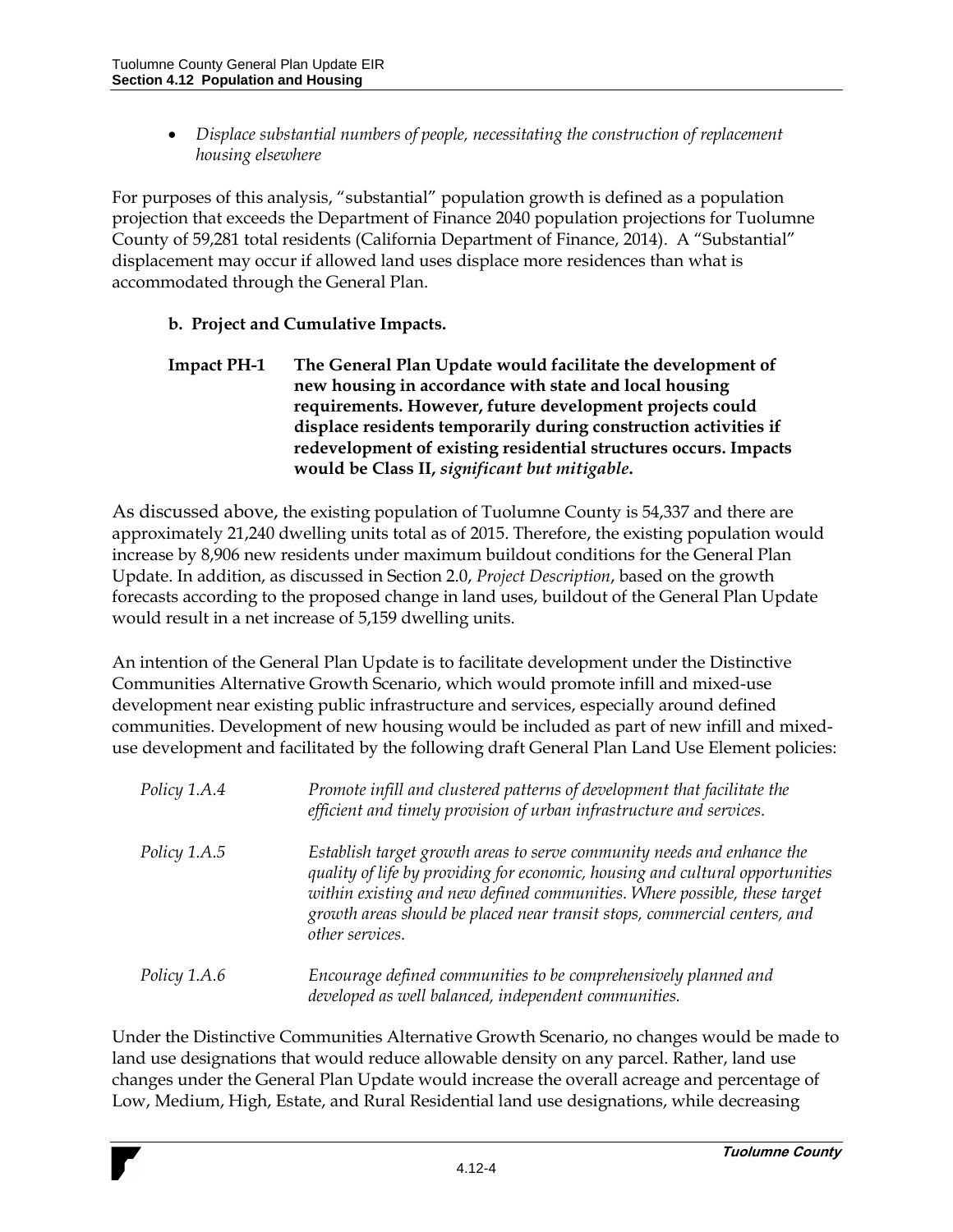Large Lot and Homestead Residential land uses. These land use changes would allow for increased density of dwelling units to be developed where the land use changes would occur, which would generally be in existing urbanized areas or distinguished communities. Therefore, impacts related to substantial displacement of housing would be less than significant.

While development of the draft General Plan Update would not result in long-term displacement of residents, future development projects could displace residents temporarily if redevelopment of existing residential structures occurs. The intention of infill development projects is to develop on vacant or highly under-utilized properties. As a result, significant numbers of people are not expected to be displaced. Nonetheless, it is possible that some people may be displaced as a result of development under the General Plan Update. Access and disruption impacts associated with construction activity would occur to varying degrees with all construction projects, but would be most acute in urban areas with high volumes and traffic and businesses that depend upon ease of vehicular access. Impacts would be potentially significant.

Mitigation Measures. The following suggested policies are recommended as a mitigation measure for development related to the General Plan Update.

> **PH-1 Temporary Residence or Business Displacement.** The County shall include the following policy and programs in its Land Use Element to address applicable projects that result in temporary resident displacement. Project-specific environmental impacts may require these mitigation measures be revised or expanded in response to site-specific conditions:

| Policy 1.A.14 | The County shall establish criteria for projects that may<br>have the potential to displace residences or businesses to<br>minimize impacts.                                                                                                                                                                                                                                                                                                          |
|---------------|-------------------------------------------------------------------------------------------------------------------------------------------------------------------------------------------------------------------------------------------------------------------------------------------------------------------------------------------------------------------------------------------------------------------------------------------------------|
| Program 1.A.q | The County shall assure that for projects with the<br>potential to displace residences or businesses, project-<br>specific environmental reviews consider alternative<br>alignments and developments that avoid or minimize<br>impacts to nearby residences and businesses.                                                                                                                                                                           |
| Program 1.A.r | Where project-specific reviews identify displacement or<br>relocation impacts that are unavoidable, the County<br>should ensure that all applicable local, state, and federal<br>relocation programs are used to assist eligible persons to<br>relocate. In addition, the County shall review the<br>proposed construction schedules to ensure that adequate<br>time is provided to allow affected businesses to find and<br>relocate to other sites. |
| Program 1.A.s | For projects that could result in temporary lane closures<br>or access blockage during construction, a temporary                                                                                                                                                                                                                                                                                                                                      |